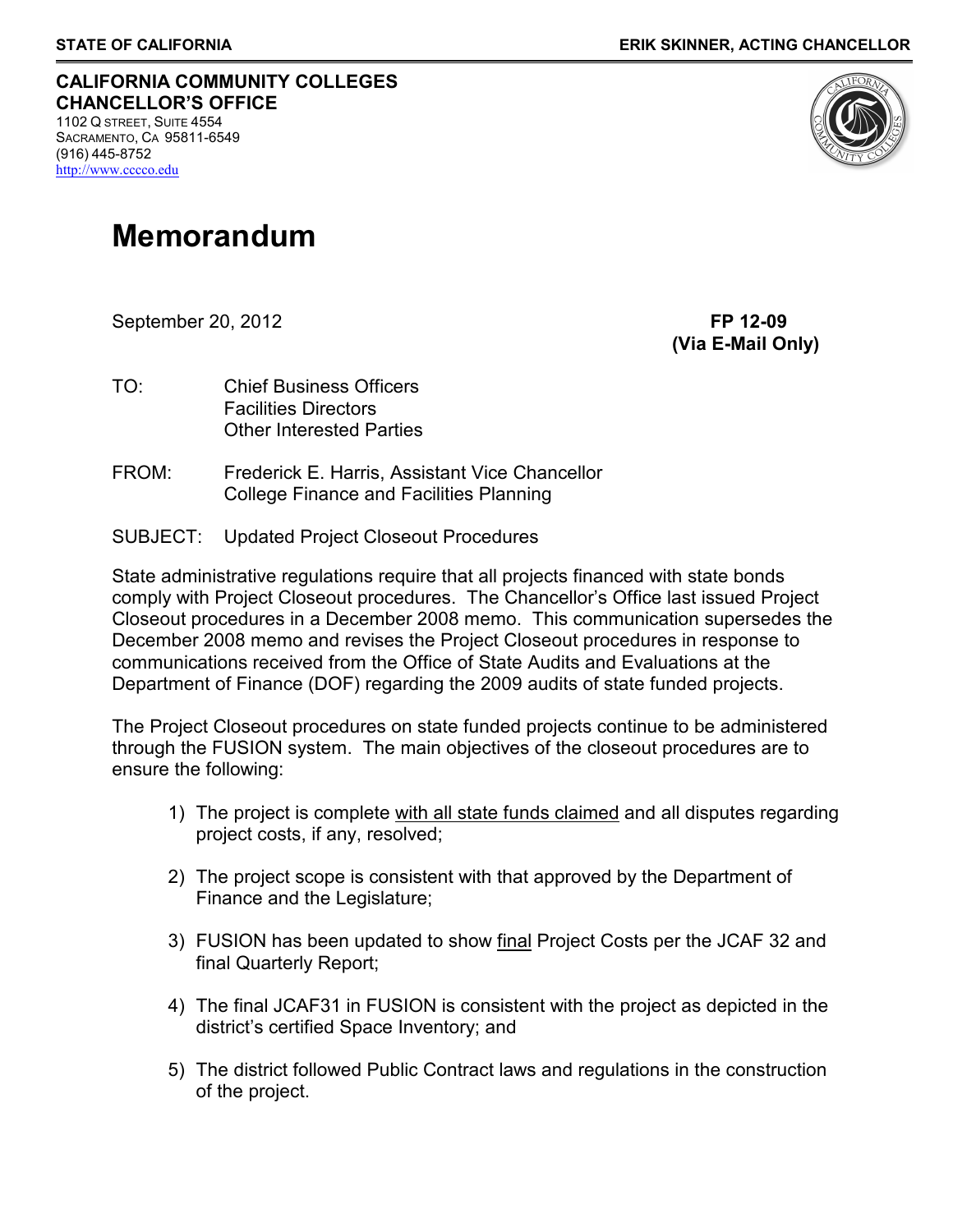The procedures detailed below will ensure that projects are closed out in compliance with state requirements. Once projects have the appropriate closeout documentation, the projects can be removed from the FUSION Project module and the district's five year plans. *All projects will remain in the FUSION Project module until all project closeout documentation as detailed below has been received by the Chancellor's Office.* 

## **CLOSEOUT PROCEDURES**

There are two phases in the Project Closeout process involving two Change Requests in the FUSION Project module.

- 1) Project "Online" Change Request: Formal notification from the district that the facility is "Online" (i.e. occupied/in use) and the space created by the project, if any, included in the district's Space Inventory.
- 2) Project "Completed" Change Request: Formal notification from the district that the project is "Completed," i.e. all state funds have been claimed, all disputes resolved, and the district has received a "Certification & Close of File" letter on the project from the Division of the State Architect (DSA).

### **1) Project "Online" Change Request**

- Create a new change request in the FUSION PROJECT module.
- Designate project as "Online" by clicking the "Online" box in the project's title screen.
- Revise the JCAF31 to reflect the final project space. This should be consistent with the project space entered into the district's Space Inventory (note: this final JCAF31 will provide a record of the project space. FUSION will remove the space from the district's 5-Year Plan when the Change Request is approved).
- Attach a side-by-side comparison of the project space as approved at Working Drawings and as entered into the JCAF31 and the district's Space Inventory.
- Attach a copy of the Notice(s) of Completion to the Change Request.
- Submit the Change Request to the Facilities Planning Unit (FPU) for approval.
- E-mail the district's FPU Specialist to alert them that a Change Request is pending approval.

#### **2) Project "Completed" Change Request**

The district cannot submit a Change Request in FUSION to show the project as "Completed" until:

1. Any costs in conflict between the district, state, and/or other parties have been resolved;